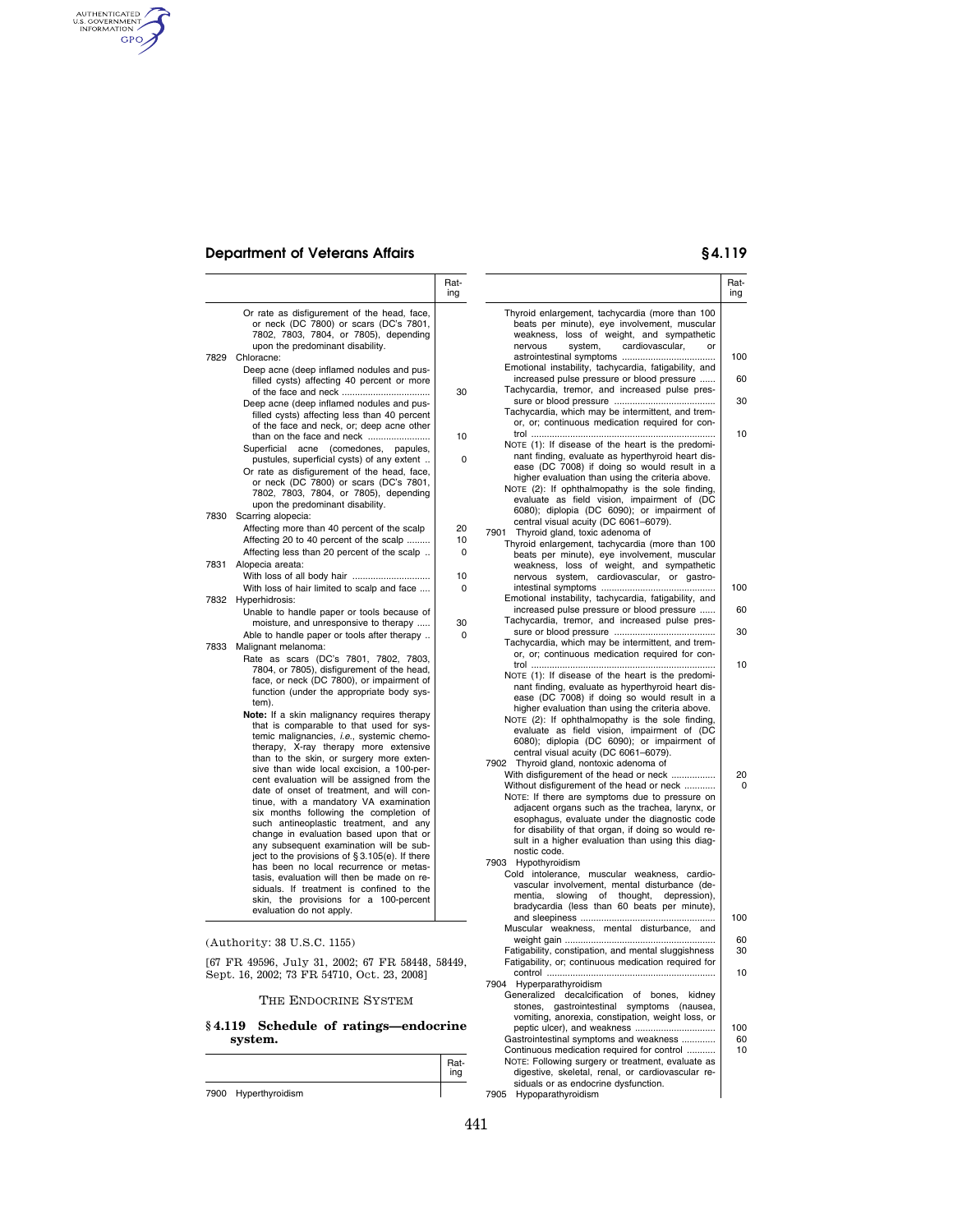## **§ 4.119 38 CFR Ch. I (7–1–10 Edition)**

|                                                                                                  | Rat-<br>ing |                                                                                                       | Rat-<br>ing |
|--------------------------------------------------------------------------------------------------|-------------|-------------------------------------------------------------------------------------------------------|-------------|
| Marked neuromuscular excitability (such as con-<br>vulsions, muscular spasms (tetany), or laryn- |             | NOTE (1): An Addisonian "crisis" consists of the<br>rapid onset of peripheral vascular collapse (with |             |
| geal stridor) plus either cataract or evidence of                                                |             | acute hypotension and shock), with findings                                                           |             |
| increased intracranial pressure (such as                                                         |             | that may include: anorexia; nausea; vomiting;                                                         |             |
|                                                                                                  | 100         | dehydration; profound weakness; pain in abdo-                                                         |             |
| Marked<br>neuromuscular<br>excitability,<br>or:                                                  |             | men, legs, and back; fever; apathy, and de-                                                           |             |
| paresthesias (of arms, legs, or circumoral area)                                                 |             | pressed mentation with possible progression to                                                        |             |
| plus either cataract or evidence of increased                                                    |             | coma, renal shutdown, and death.                                                                      |             |
|                                                                                                  | 60          | NOTE (2): An Addisonian "episode," for VA pur-                                                        |             |
| Continuous medication required for control                                                       | 10          | poses, is a less acute and less severe event                                                          |             |
| 7907<br>Cushing's syndrome                                                                       |             | than an Addisonian crisis and may consist of<br>anorexia, nausea, vomiting, diarrhea, dehydra-        |             |
| As active, progressive disease including loss of                                                 |             | tion, weakness, malaise, orthostatic hypo-                                                            |             |
| muscle strength, areas of osteoporosis, hyper-                                                   |             | tension, or hypoglycemia, but no peripheral                                                           |             |
| tension, weakness, and enlargement of pituitary                                                  |             | vascular collapse.                                                                                    |             |
|                                                                                                  | 100         | NOTE (3): Tuberculous Addison's disease will be                                                       |             |
| Loss of muscle strength and enlargement of pitui-                                                |             | evaluated as active or inactive tuberculosis. If                                                      |             |
|                                                                                                  | 60          | inactive, these evaluations are not to be com-                                                        |             |
| With striae, obesity, moon face, glucose intoler-                                                | 30          | bined with the graduated ratings of 50 percent                                                        |             |
| ance, and vascular fragility                                                                     |             | or 30 percent for non-pulmonary tuberculosis                                                          |             |
| NOTE: With recovery or control, evaluate as re-<br>siduals of adrenal insufficiency or cardio-   |             | specified under §4.88b. Assign the higher rat-                                                        |             |
| vascular, psychiatric, skin, or skeletal complica-                                               |             | ing.<br>7912 Pluriglandular syndrome                                                                  |             |
| tions under appropriate diagnostic code.                                                         |             | Evaluate according to major manifestations.                                                           |             |
| 7908 Acromegaly                                                                                  |             | 7913 Diabetes mellitus                                                                                |             |
| Evidence of increased intracranial pressure (such                                                |             | Requiring more than one daily injection of insulin,                                                   |             |
| as visual field defect), arthropathy, glucose in-                                                |             | restricted diet, and regulation of activities                                                         |             |
| tolerance, and either hypertension or cardio-                                                    |             | (avoidance of strenuous occupational and rec-                                                         |             |
|                                                                                                  | 100         | activities)<br>with<br>reational<br>episodes<br>Ωf                                                    |             |
| Arthropathy, glucose intolerance, and hyper-                                                     |             | ketoacidosis or hypoglycemic reactions requir-                                                        |             |
|                                                                                                  | 60          | ing at least three hospitalizations per year or                                                       |             |
| Enlargement of acral parts or overgrowth of long                                                 |             | weekly visits to a diabetic care provider, plus ei-                                                   |             |
| bones, and enlarged sella turcica                                                                | 30          | ther progressive loss of weight and strength or<br>complications that would be compensable if         |             |
| 7909 Diabetes insipidus                                                                          |             |                                                                                                       | 100         |
| Polyuria with near-continuous thirst, and more                                                   |             | Requiring insulin, restricted diet, and regulation of                                                 |             |
| than two documented episodes of dehydration                                                      |             | activities with episodes of ketoacidosis or hypo-                                                     |             |
| requiring parenteral hydration in the past year                                                  | 100         | glycemic reactions requiring one or two hos-                                                          |             |
| Polyuria with near-continuous thirst, and one or<br>two documented episodes of dehydration re-   |             | pitalizations per year or twice a month visits to                                                     |             |
| quiring parenteral hydration in the past year                                                    | 60          | a diabetic care provider, plus complications that                                                     |             |
| Polyuria with near-continuous thirst, and one or                                                 |             | would not be compensable if separately evalu-                                                         | 60          |
| more episodes of dehydration in the past year                                                    |             | Requiring insulin, restricted diet, and regulation of                                                 |             |
| not requiring parenteral hydration                                                               | 40          |                                                                                                       | 40          |
| Polyuria with near-continuous thirst                                                             | 20          | Requiring insulin and restricted diet, or; oral hypo-                                                 |             |
| 7911 Addison's<br>disease<br>(Adrenal<br>Cortical                                                |             |                                                                                                       | 20          |
| Hypofunction)                                                                                    |             | Manageable by restricted diet only                                                                    | 10          |
| Four or more crises during the past year                                                         | 60          | NOTE (1): Evaluate compensable complications of                                                       |             |
| Three crises during the past year, or; five or more                                              |             | diabetes separately unless they are part of the                                                       |             |
| episodes during the past year                                                                    | 40          | criteria used to support a 100 percent evalua-                                                        |             |
| One or two crises during the past year, or; two to                                               |             | tion. Noncompensable complications are con-                                                           |             |
| four episodes during the past year, or; weak-                                                    |             | sidered part of the diabetic process under diag-<br>nostic code 7913.                                 |             |
| ness and fatigability, or; corticosteroid therapy                                                |             | NOTE (2): When diabetes mellitus has been con-                                                        |             |
|                                                                                                  | 20          | clusively diagnosed, do not request a glucose                                                         |             |
|                                                                                                  |             | tolerance test solely for rating purposes.                                                            |             |
|                                                                                                  |             | 7914 Neoplasm, malignant, any specified part of the                                                   |             |
|                                                                                                  |             |                                                                                                       | 100         |
|                                                                                                  |             | NOTE: A rating of 100 percent shall continue be-                                                      |             |
|                                                                                                  |             | yond the cessation of any surgical, X-ray,                                                            |             |
|                                                                                                  |             | antineoplastic chemotherapy or other thera-<br>peutic procedure. Six months after discontinu-         |             |
|                                                                                                  |             | ance of such treatment, the appropriate dis-                                                          |             |
|                                                                                                  |             | ability rating shall be determined by mandatory                                                       |             |
|                                                                                                  |             | VA examination. Any change in evaluation                                                              |             |
|                                                                                                  |             | based upon that or any subsequent examina-                                                            |             |
|                                                                                                  |             | tion shall be subject to the provisions of                                                            |             |
|                                                                                                  |             | §3.105(e) of this chapter. If there has been no                                                       |             |
|                                                                                                  |             | local recurrence or metastasis, rate on residu-                                                       |             |

als. 7915 Neoplasm, benign, any specified part of the en-docrine system rate as residuals of endocrine dys-function.